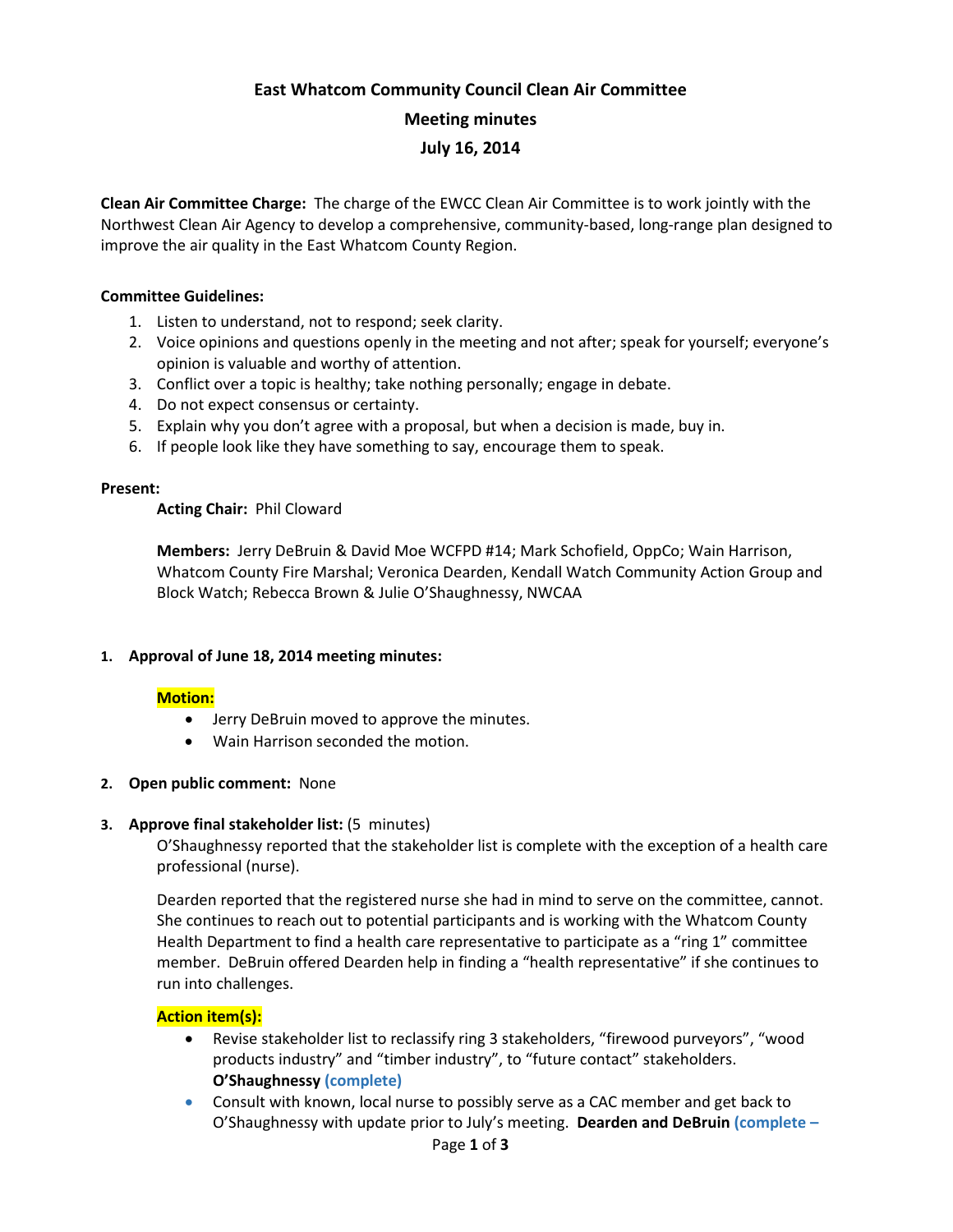# **Dearden recruited Tammy Ferris, LPN with Whatcom County Health Dept. and resident in Columbia Valley)**

• Revise Whatcom County Council stakeholder list to include all County Council members. **O'Shaughnessy (complete)**

## **4. Stakeholder letter:**

O'Shaughnessy reported that with the help of the committee, all stakeholder contact mailing information has been compiled with the exceptional of the National Institute of Health, U.S. Department of Health, and a local business. As a result, 48 of the 53 stakeholders will receive the invitation letter.

Cloward is still working to get the letter signed by Piotrowski and will mail it to O'Shaughnessy who will work with NWCAA staff to mail out the letter.

## **Action item(s):**

- Draft stakeholder contact information spreadsheet for mailing purposes. **Julie (complete)**
- Provide O'Shaughnessy with information to complete stakeholder mailing information spreadsheet. **All CAC members (complete)**
- Get stakeholder letter signed by Piotrowski. **Cloward (complete)**
- Provide O'Shaughnessy with signed stakeholder letter for mailing. **Cloward (complete)**
- Mail out stakeholder letter. **O'Shaughnessy (complete – mailed August 11, 2014)**

#### **5. Strategic planning work session:**

O'Shaughnessy presented, for committee consideration, a spreadsheet that lists all "ring 1" affiliations on the "x" axis and a list of action areas (categories) on the "y" axis to identify areas in which each of those affiliations may be involved in their effort to support the CAC charge.

Ring 1 affiliations:

- EW community members
- Vulnerable populations
- WCFPD #14
- OppCo
- Kendall Watch
- Whatcom County
- NWCAA
- Health practitioner

Categories (action areas):

- Baseline data
- Monitoring data
- Education & outreach
- Woodstove change-out
- Energy assistance program
- Clean & dry fuels
- Enforcement
- Funding